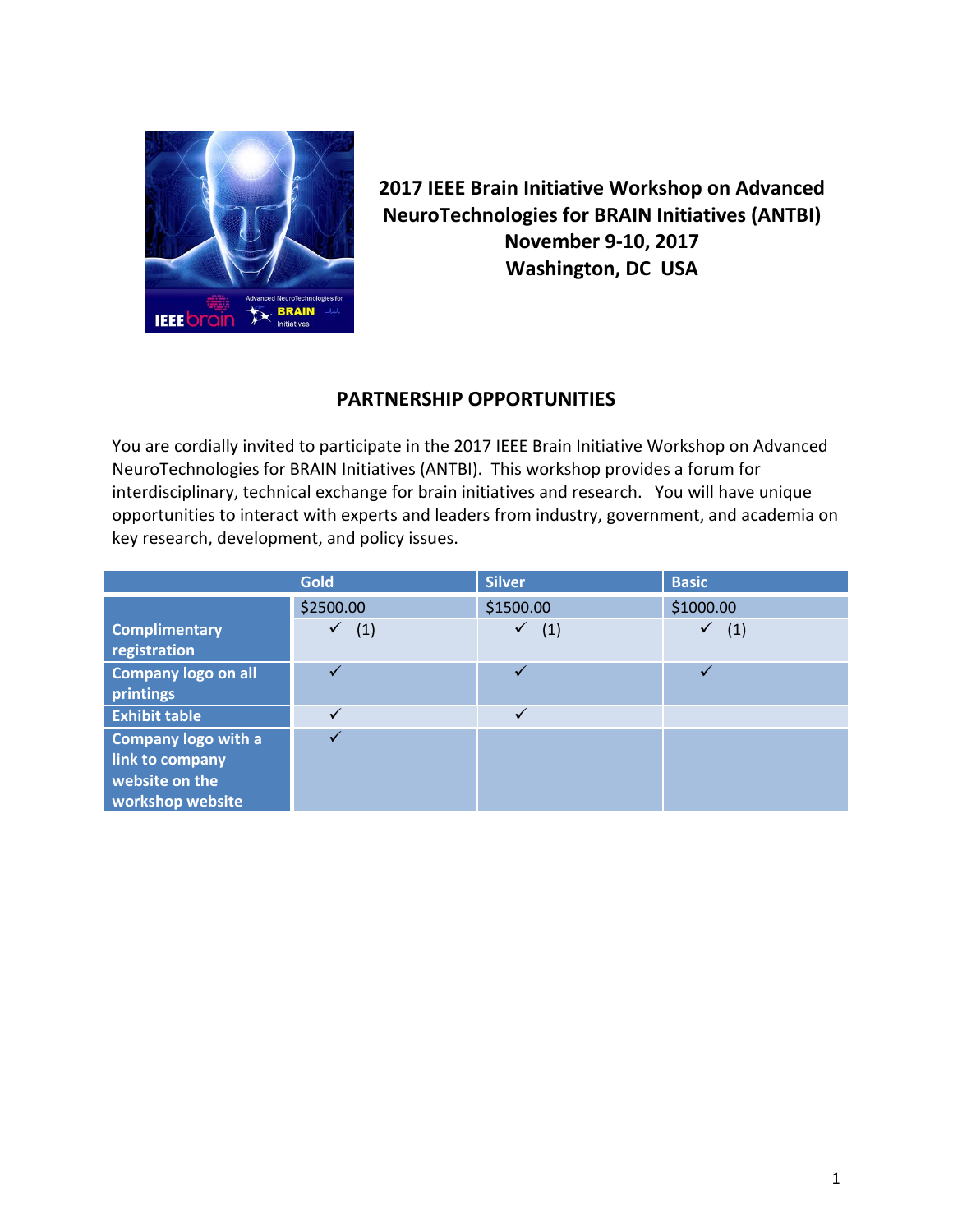- 1. **PURPOSE** The main purpose of IEEE Brain Initiative Workshop on Advanced NeuroTechnologies for BRAIN Initaitives (ANTBI) is educational and the exhibits together with the technical sessions are vital elements of this process. Management and the Exhibitor agree that the purpose of the exhibition is educational, and will conduct them accordingly. The exhibits shall be arranged so as not to obstruct the general view nor hide the exhibits of others. Plans for specially-built displays not in accordance with regulations should be submitted to IEEE Brain Initiative Workshop on ANTBI Management before construction is ordered for consideration and approval.
	- a. **Licensed Space Exhibitor** is licensed to use exhibit space which includes the following exhibit equipment: one table and two chairs. Management accepts no liability for losses or damages of any kind sustained through the exhibition, except for losses or damages caused by the sole negligence or willful misconduct of IEEE Brain Initiative Workshop on ANTBI Management. The parties to this contract agree that this agreement is a license to use exhibit space and not a lease or sublease of real property.
	- b. **Cross-aisle Booths** (minimum of 200 square feet/maximum 400 square feet) a series of standard linear booths facing a similar series of standard linear booths across the aisle. Hanging signs are not permitted and nothing may be placed in or above the connecting aisle
	- **Linear Booths** (10' x 10', 10' x 20', 10' x 30') Smaller linear booths with a common back-wall touching an aisle may have a full back-wall (standard height is 8', maximum is 16') and the sidewalls must drop to 48", 5' from the aisle. Every Exhibitor shall be allowed a back wall of at least 10' wide. Suite usage in linear booths must have approval of Management.
	- d. **Island Exhibits** Must have four open sides. Booth structure may not exceed 16'. Hanging signs are allowed but must be within the booth footprint with the top of the sign not exceeding 25'.
	- e. **Split-island Exhibits** are open on three aisles. The common back-wall for this type of exhibit may be a full back-wall from aisle-to-aisle; however, the back-wall may not exceed 10'. Booth structure may not exceed 16'. Hanging signs are allowed but must be within the booth footprint with the top of the sign not exceeding 25'. Hanging signs must be within the booth footprint and must be positioned so that the sign copy may not be visible from the neighboring split-island booth.
	- f. **Hanging Signs Exhibitors** may hang signs over the island and split-island exhibits. Hanging signs may not exceed 25' in height and may not be attached to any part of the exhibit material
- 2. **EXHIBITION OPERATING RULES AND REGULATIONS** Exhibitor agrees to be bound by the rules and regulations established herein by reference; provided however, that in the event of a conflict between any other document related to the IEEE Brain Initiative Workshop on ANTBI and this agreement, this agreement shall prevail. This document details the conditions under which Exhibitors agree to participate and will be strictly enforced by Management.
- 3. **FIRE, SAFETY AND HEALTH** The Exhibitor assumes all responsibility for compliance with local, city and state ordinances and regulations covering fire, safety and health. Exhibitors must construct booths in such a manner that will reasonably accommodate expected attendees within the confines of their licensed exhibit space. No unaccompanied or unsupervised minors; under the statutory age of legal consent shall be allowed in the exhibit hall at any time.
- 4. **UNION LABOR** Exhibitor must comply with all union regulations applicable to installing, dismantling and display of the exhibits.
- 5. **INSTALLATION AND DISMANTLING OF EXHIBITS** Exhibits must be completely installed and finished prior to the scheduled exhibition opening date and time and must remain in place until the show closes.
- 6. **FILM, SOUND, DEVICES AND LIGHTING** Photography or video recording of any kind are prohibited on the IEEE Brain Initiative Workshop on ANTBI exhibit floor. The IEEE Brain Initiative Workshop on ANTBI and/or videographer is exempt. The use of Video, sound, or lighting devices within the exhibitors licensed space require advanced written approval from IEEE Brain Initiative Workshop on ANTBI management. IEEE Brain Initiative Workshop on ANTBI reserves the right to prohibit or restrict the use of any equipment that disturbs the peace or disrupts the purpose of the exhibit event. Where approved the exhibitor must (1) comply with requirements of union labor outlined in section 6 above; (2) Audio must be tuned to conversational level (75dB max) and not create excessive noise; (3) Glaring lights, objectionable lighting effects are prohibited.
- 7. **SUBLICENSING OF SPACE** The Exhibitor shall not assign, sublicense or permit the whole or any part of the exhibit space licensed to Exhibitor or have representatives, equipment or materials from any other firms than their own in the exhibit space without the written consent of Management. Only one company shall be considered as the Exhibitor, and no other company is licensed to use the space unless said company or unit is a subsidiary, parent, or affiliate of the Exhibitor.
- 8. **OFFICIAL CONTRACTORS** The official contractor has been designated to perform services for an Exhibitor such as the rental of furniture, erection of exhibits, electrical work, plumbing, labor, cleaning and other service. No Exhibitor or representative shall contract for such services with other than the said official contractor without the express written consent of Management, which, for reasons of security, in its sole discretion can deny such permission. In the event Exhibitor hires subcontractors to perform services for the event, Exhibitor shall: (a) remain fully responsible and liable for the subcontracted obligations and duties to the same extent as if Exhibitor had fulfilled the obligations and duties itself; (b) bear all responsibility for paying such subcontractors and not charge IEEE Brain Initiative Workshop on ANTBI, IEEE Brain Initiative, IEEE, or any subsidiary, parent, or affiliate for the services performed by such subcontractors; and (c) indemnify IEEE Brain Initiative Workshop on ANTBI, IEEE Brain Initiative, IEEE, or any subsidiary, parent, or affiliate against any third party damages arising from the gross negligence or willful misconduct of such subcontractors.
- 9. **EXHIBITOR PERSONNEL AND OTHER CONSIDERATIONS** IEEE Brain Initiative Workshop on ANTBI reserves the right to prohibit, remove, or exclude any exhibitor, exhibit, or part of an exhibit that in the judgment of IEEE Brain Initiative Workshop on ANTBI management may detract from the exhibition as a whole. This includes but is not limited to:
	- a. Distribution of advertising matter and souvenirs outside of the exhibits licensed space.
	- b. Use of Balloons is prohibited
	- c. Use of Live animals is prohibited, including fish or other tankconfined displays. Service Animals are exempt
	- d. Inappropriate methods of attracting attention, included but not limited to yelling, are prohibited.
	- e. Booth activities, costumes, or presentations which are socially offensive, racist, sexist, or intend to exclude any attendee, exhibitor, or participant are prohibited.
	- Tampering with another exhibitor's booth or equipment is prohibited. The offender will be immediately removed from the exhibit floor (at the expense of the exhibitor) and will be restricted from future participation.
	- g. Display of Prices on equipment or in the booth.
	- h. Failure of an exhibitor to meet the Professional Dress Code is grounds for immediate removal of the offending person from the exhibit hall. Models, demonstrators, hosts/ hostesses, and other employees and personnel in the exhibit hall must be attired in business formal or business casual attire. The use of costumes is limited to theater presentations only.
	- i. Exhibits must be staffed at all times during the show hours.
	- j. Exhibitors should act courteously and welcoming to all attendees.
	- k. All display material, signs, etc. must be professionally produced.
	- l. Promotion, advertising, or otherwise displaying information or invitations to seminars, meetings, or events that may be considered by Management to be conflicting with or contradictory to the exhibition as a whole are prohibited.
	- m. Exhibitors agree to obtain Management approval for advertisements and promotions in the vicinity of the convention center as defined in Section (12) of this document. Vehicles, vans, trailers, or any other vehicles used for advertisement and display may not be parked on the exhibit property or any property contiguous to or abutting on the exhibit property.
	- n. Canvassing in exhibit halls or distribution of advertising matter or souvenirs by representatives of non-exhibiting firms is prohibited.
- 10. **LIABILITY AND INSURANCE** The Exhibitor assumes entire responsibility for and hereby agrees to protect, indemnify, defend and hold harmless, IEEE Brain Initiative Workshop on ANTBI management, IEEE Brain Initiative, IEEE, or any subsidiary, parent, or affiliate, or the National Housing Center and its employees and agents, against all third party claims, losses and damages to persons or property, governmental charges or fines, and attorney's fees finally awarded by a court of competent jurisdiction arising out of or caused by Exhibitor gross negligence or willful misconduct, excluding any such liability caused by the sole negligence of the, National Housing Center, its employees and agents. In addition, Exhibitor acknowledges that IEEE Brain Initiative Workshop on ANTBI management, IEEE Brain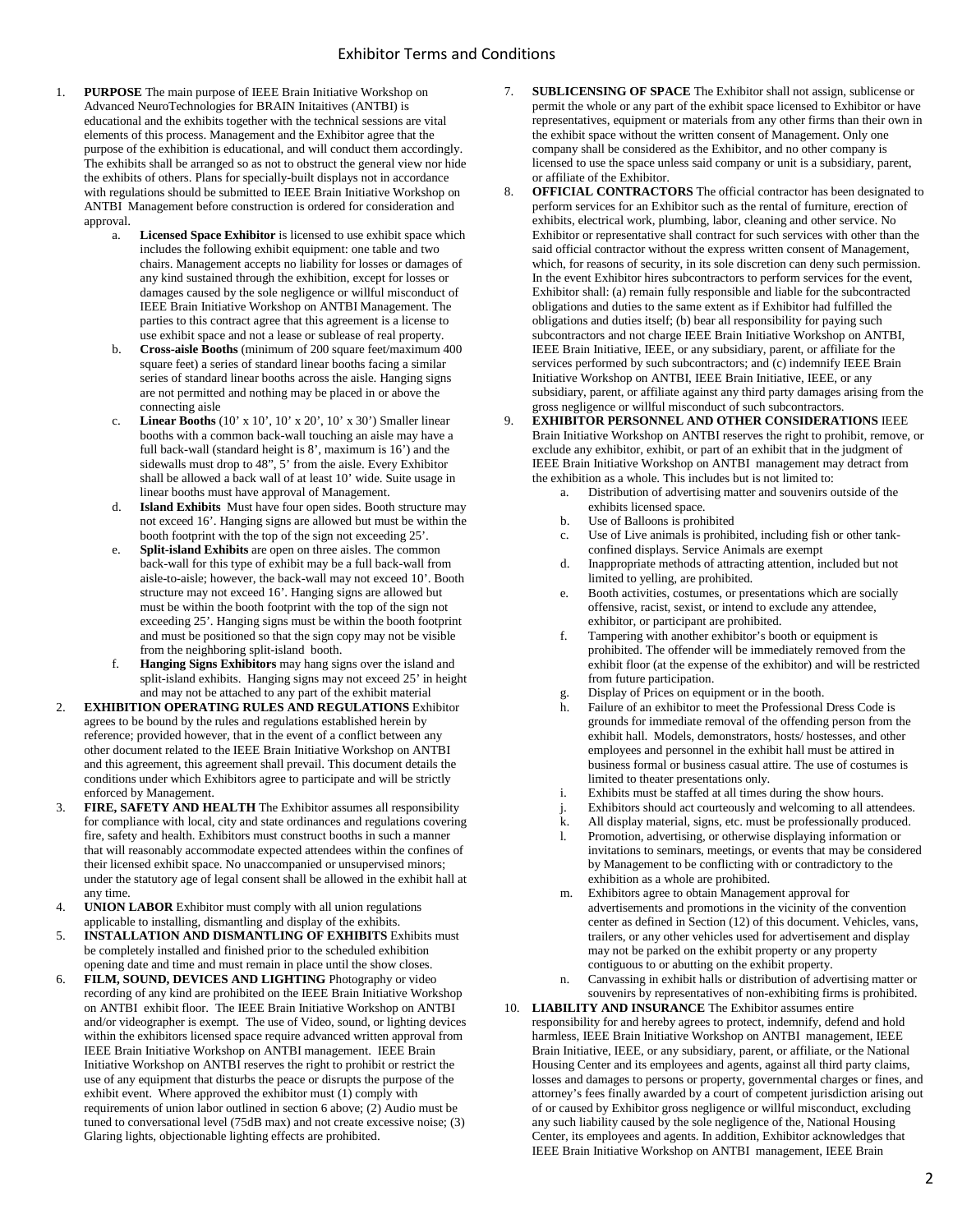Initiative, IEEE, or any subsidiary, parent, or affiliate, and the National Housing Center do not maintain insurance covering exhibit property and that it is the responsibility of the Exhibitor to obtain business interruption and property damage insurance covering such losses sustained through exhibition.

- 11. **INSURANCE REQUIREMENTS**. All exhibitors participating in the IEEE Brain Initiative Workshop on ANTBI are required to obtain a general public liability insurance in the amount of one million USD per occurrence. IEEE Brain Initiative Workshop on ANTBI, IEEE Brain Initiative, IEEE, or any subsidiary, parent, or affiliate and the National Housing Center shall be named as additional insured on the general liability policy. Such insurance maintained by the exhibitor must be issued by an insurance company with an A.M. Best Guide rating of A or higher and shall include coverage of the indemnification obligations of the exhibitor under these rules and regulations. Each exhibitor is also required to carry workers compensation protecting employees in accordance with the laws of the state in which the exhibition is being held. Nothing in this paragraph shall limit the amount of liability an exhibitor may be responsible for.
- 12. **CONVENTION CENTER AND HOTEL PUBLIC SPACE** Management maintains control of all space in the convention center and official IEEE Brain Initiative Workshop on ANTBI hotels (defined as those hotels with which IEEE Brain Initiative Workshop on ANTBI has a room contract and is listed as a "participating hotel".) Exhibitor must have written permission from IEEE Brain Initiative Workshop on ANTBI for use of any meeting rooms, hospitality suites and/or function space.
- 13. **UNOCCUPIED SPACE** Management reserves the right, should any Exhibitor's licensed space remain unoccupied on the opening day, or should any space be forfeited due to the failure to make proper payment, to license any space to any other Exhibitor, or use said space in any other manner, but this clause shall not be construed as affecting the obligation of the Exhibitor to pay the full amount specified in its invoice for the licensed space under the terms of this contract.
- 14. **INABILITY TO PERFORM** If IEEE Brain Initiative Workshop on ANTBI should be prevented from holding the exhibition by any cause beyond its control (such as fires, strikes, Acts of God, etc.) or if it cannot permit the Exhibitor to occupy his space due to circumstances beyond its control, IEEE Brain Initiative Workshop on ANTBI will refund to the Exhibitor the amount of the license fee paid by them, and IEEE Brain Initiative Workshop on ANTBI shall have no further obligation or liability to the Exhibitor.
- 15. **OBSERVANCE OF LAWS** Exhibitor shall abide by and observe all laws, regulations and ordinances of any applicable government authority and all rules of the National Housing Center. Exhibitor is required by the applicable state laws to be solely responsible for the collection and remittance of any sales or other taxes imposed on them.
- 16. **ASSIGNMENT OF EXHIBIT SPACE** Management shall assign the exhibit space to the Exhibitor for the period of the exhibition (provided the exhibit building is made available to Management) in priority order based on the IEEE Brain Initiative Workshop on ANTBI priority rules and/or receipt of contract. Such assignment is made for the period of this exhibition only and does not imply that the same or similar space be held or offered for future exhibits. Every effort will be made to respect the Exhibitor's space choices whenever possible, but Management's decision will be final. Management reserves the right to transfer assignments when such action is deemed to be in the best interest of the total Exhibition. Management reserves the right to withdraw its acceptance of this application/contract if it determines in its sole discretion that the Exhibitor is not eligible to participate or the Exhibitor's product or service is not eligible to be displayed in this exhibit, provided, however, that Management will refund to the exhibitor any fees paid by Exhibitor.
- 17. **AMENDMENTS** The regulations have been formulated for the best interest of the Exhibitors as well as this exhibition and IEEE Brain Initiative Workshop on ANTBI. All matters and questions not covered herein are subject to the decisions of IEEE Brain Initiative Workshop on ANTBI Management. This contract may be amended at any time by Management upon prior written notice and all amendments that may be so made shall be equally binding on all parties affected by them as by the original regulations. IEEE Brain Initiative Workshop on ANTBI Management has sole right to determine the eligibility of any company or product for inclusion in the exhibition.
- 18. **ATTENDEE LIST AGREEMENT** Subsequent to the IEEE Brain Initiative Workshop on ANTBI, following the written request of the exhibitor, IEEE Brain Initiative Workshop on ANTBI Management shall send to the Exhibitor a list of names and addresses of the registrants. The Exhibitor explicitly agrees that it will use the list only for post-conference follow-up with customers or potential customers in connection with the Exhibitor's own business, and will not give a copy to any other person or entity or permit any such person to use the list for any purpose whatsoever.

In the event of any violation of this agreement by the exhibitor, and in addition to all other remedies, Management may deny the exhibitor any participation in future IEEE Brain Initiative Workshop on ANTBI and/or IEEE Brain Initiative events.

- 19. **PUBLICITY** Management may use Exhibitor's name and any nonconfidential materials provided by Exhibitor on Management's website, and for internal and trade purposes, but only for the purposes of promoting this exhibition.
- 20. **DEPOSIT AND CANCELLATION POLICY** Full payment is due at the time of registration or on the date noted on referenced on conference publications or forms; whichever is sooner. Contracts received after the published deadline will be responsible for 100% of the amount due. In the event Exhibitor pays a licensing deposit but fails to pay the full balance of the licensing fee due by the published due date, Management has the option of either: (1) cancelling this contract, in which case Exhibitor is obligated to pay the remainder of the licensing fee; or (2)leaving this contract in effect, in which case Exhibitor will be liable for the remainder of the licensing fee. Exhibitors with contracted space as of 10/30/2017 are liable for 100% of the license fee for the contracted space. Exhibitor shall be liable for the total licensing fee unless Exhibitor notifies Management in writing of its intent to cancel, in which case Exhibitor's obligation to pay shall be as set forth below. Any amount payable to IEEE Brain Initiative Workshop on ANTBI, pursuant to this contract and not paid by the dates in the schedule below shall bear interest at the rate of 1.5% per month, or the maximum legal rate, whichever is less. In the event Exhibitor reduces space, Exhibitor shall be obligated to pay the licensing fee for the amount of space reduced as set forth in the cancellation schedule below. However, Exhibitor shall not be permitted to reduce space unless Exhibitor has paid all amounts owed to IEEE Brain Initiative Workshop on ANTBI, including the deposit as required by this contract. Exhibitor agrees that the forfeitures provided for in this contract shall be considered to be liquidated damages for the late cancellation or reduction of space and the problems and losses caused to IEEE Brain Initiative Workshop on ANTBI, associated with late cancellation or reduction of space.
- **21. CANCELLATION/REDUCTION OF SPACE FORFEITURSCHEDULE** 1/1/2017 to<br>8/30/17 No Penalty on cancellation of reduction of licensed space.

| $O/DU+I$      | TO I chally on cancellation of reduction of neclised space.    |
|---------------|----------------------------------------------------------------|
|               | 50% of the total license fee for cancellation or reduction in  |
| After 8/30/17 | exhibit space.                                                 |
| After         | 100% of the total license fee for cancellation of reduction in |
| 10/30/17      | exhibit space. No refund or credit at any time.                |

The IEEE Brain Initiative Workshop on ANTBI office must be notified in writing by the Exhibitor of any cancellation or reduction in space. In the case of a merger and/or acquisition all payments received will be transferred to the parent company. Cancellation of space as a result of a merger or acquisition will be charged a penalty based on the above cancellation forfeiture schedule. The Exhibitor assumes entire responsibility and hereby agrees to indemnify IEEE Brain Initiative Workshop on ANTBI, IEEE Brain Initiative IEEE, or any subsidiary, parent, or affiliate, IEEE Brain Initiative, IEEE, or any subsidiary, parent, or affiliate for the loss of any sales, present or future, which may result from cancellation or reduction of space. Hotel rooms and suites at the IEEE Brain Initiative Workshop on ANTBI participating hotels shall be cancelled immediately upon notification of cancellation of exhibit space at the IEEE Brain Initiative Workshop on ANTBI. The participating hotels have contractually agreed to, and are bound by, this provision. There are no exceptions to this cancellation rule.

22. **MISCELLANEOUS** This contract shall be subject to interpretation by New York law and the venue for all legal proceedings involving or arising for this contract shall be in the State of New York. No waiver of any term or condition of this contract by either party shall be deemed to imply or constitute a further waiver of the same term or condition or any other term or condition of this contract. Note: It is the Exhibitor's responsibility to understand the guidelines governing Exhibitor participation as set forth in this contract. Please refer to these when necessary or call the IEEE Brain Initiative Workshop on ANTBI management office for further information.